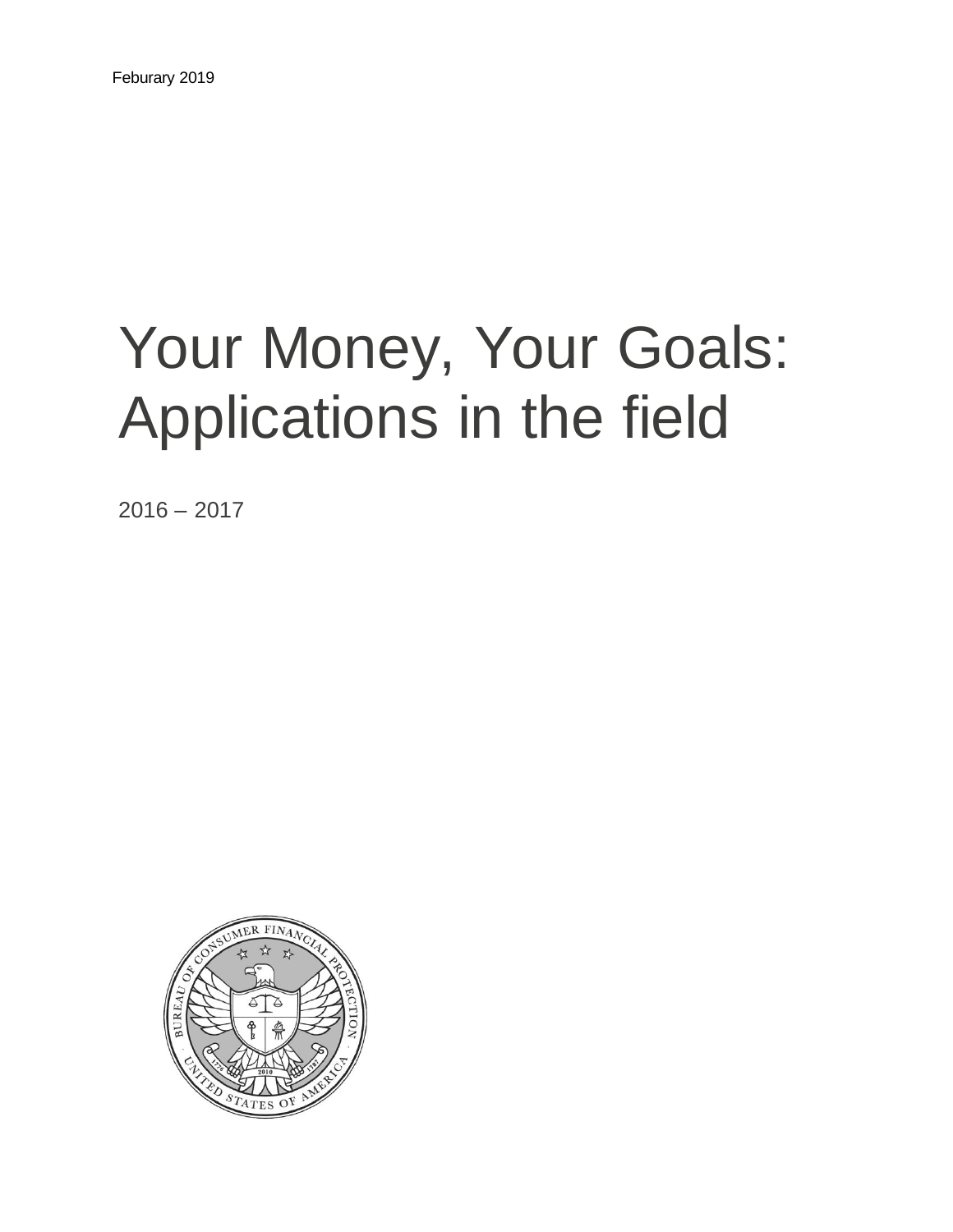## Table of contents

| 2.               |     |  |  |  |
|------------------|-----|--|--|--|
|                  | 2.1 |  |  |  |
|                  |     |  |  |  |
| 3.               |     |  |  |  |
|                  |     |  |  |  |
|                  |     |  |  |  |
| $\mathbf{A}_{-}$ |     |  |  |  |
|                  |     |  |  |  |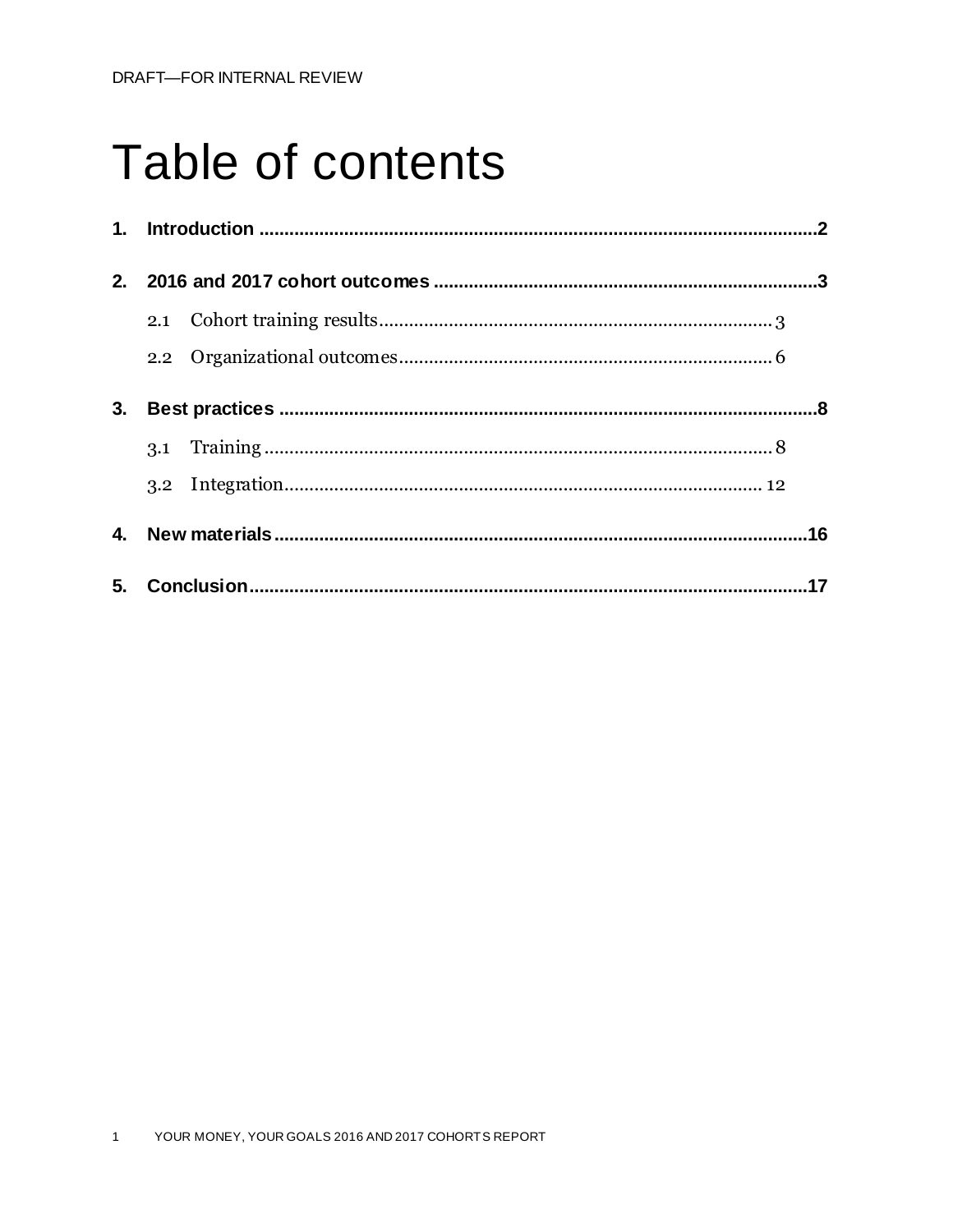# 1. Introduction

The Consumer Financial Protection Bureau (CFPB) created the Your Money, Your Goals

financial empowerment toolkit in 2012 as a resource for frontline staff and volunteers at organizations across the country to use with the people they serve. <sup>1</sup> Organizations providing social services often find that financial issues can complicate or slow progress toward the goals of the services they provide. Your Money, Your Goals helps such organizations integrate financial empowerment and

Your Money, Your Goals is a set of financial empowerment materials for organizations that help people meet financial goals by increasing their knowledge, skills, and resources.

capability into their service models. From the beginning, it was clear that since the toolkit needed to fit within a diverse array of organizations, the resources and training neededto be flexible and adaptable to be successful.

Between February 2016 and December 2017, the CFPB trained staff in 80 organizations across the country to use the toolkit.<sup>2</sup>The organizations made up two annual cohorts, one in 2016 and the other in 2017. The CFPB-led events used a train-the-trainer model. In turn, the cohort organizations held their own trainings for frontline staff and volunteers in their communities fromsocial services, housing, community development, and other organizations. This approach helped broaden the program's reach.

In 2016 and 2017, the CFPB heard from cohort organizations that participated in Your Money, Your Goals trainings about the creative ways they customize these resources and tools to fit the needs of their organizations and the people they serve. This reportfocuses on the experiences of the 2016 and 2017 Your Money, Your Goals cohorts, including training outcomes and effectiveness, best practices identified by the cohorts, and new Your Money, Your Goals resources released during and after the period of this report.

 $\overline{a}$ 

<sup>&</sup>lt;sup>1</sup> The CFPB conducted a field test of the Your Mon ey, Your Goals toolkit in 2013 and nationally launched the program in 2014. Read a bout the national launch in [Your Money, Your Goals National Launch Report](https://s3.amazonaws.com/files.consumerfinance.gov/f/documents/201608018_cfpb_report_ymyg_national-launch.pdf).

<sup>&</sup>lt;sup>2</sup> Read a bout the organizations in our  $\frac{2016}{100}$  and  $\frac{2017}{100}$  cohort a nnouncements.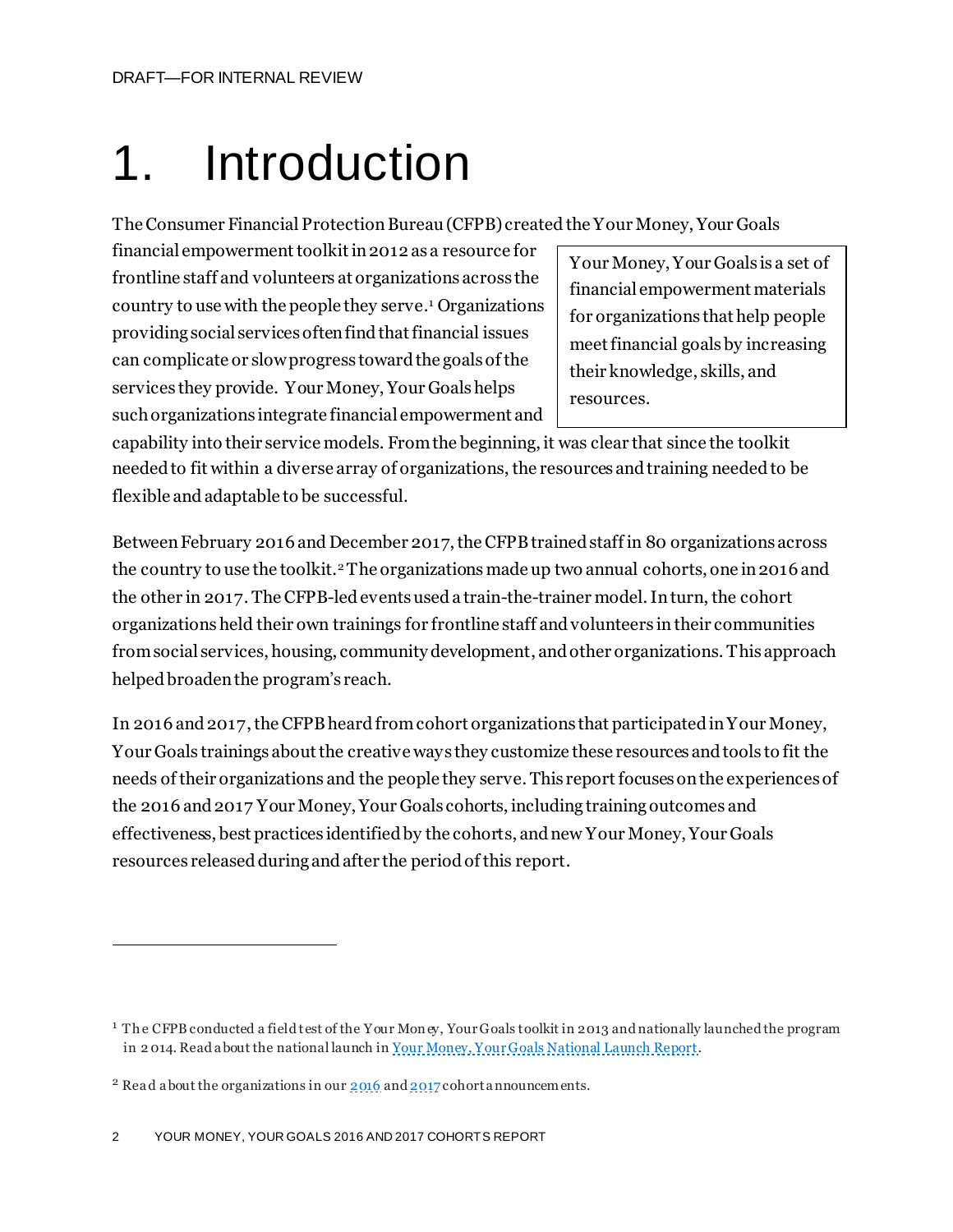# 2. 2016 and 2017 cohort outcomes

The Consumer Financial Protection Bureau's Office of Community Affairs selected 80 organizations to participate in the 2016 and 2017 Your Money, Your Goals cohorts. <sup>3</sup> Several participants were large umbrella organizations; the participating organizations coordinated trainings at 208sites in 46 states and territories. Diverse groups of organizations participated in trainings, including social service providers, community volunteer groups, banks and credit unions, legal aid clinics, and government agencies. Social service nonprofit groups included those working in workforce development, education, housing, community development, asset building, and faith-based communities. Some of the organizations serve rural communities, Latino communities, Asian American/Pacific Islander communities, or Native communities. Some serve consumers with disabilities. Others serve those who have criminal records.

The CFPBoffered 103 train-the-trainer events between February 2016 and December 2017 to a combined 2,761 participants, and provided additional technical assistance to the cohort organizations. <sup>4</sup> Eachparticipating trainer learned how to train frontline staff at their own organization or set up trainings at external organizations. That initial group of participants in turn conducted 734 trainings for frontline staff, reaching an additional 10,875 people.

## 2.1 Training results

l

Participants in Your Money, Your Goals training sessions for frontline staff completed surveys before and after the training to assess their knowledge of, confidence with, and familiarity with financial topics. They also completed a survey providing feedback onthe effectiveness of the

<sup>&</sup>lt;sup>3</sup> The organizations were chosen in a competitive process after responding to a public solicitation for Letters of In terest.

<sup>4</sup> A n additional 4,600 people participated in contractor -led direct-to-frontline trainings and webinars.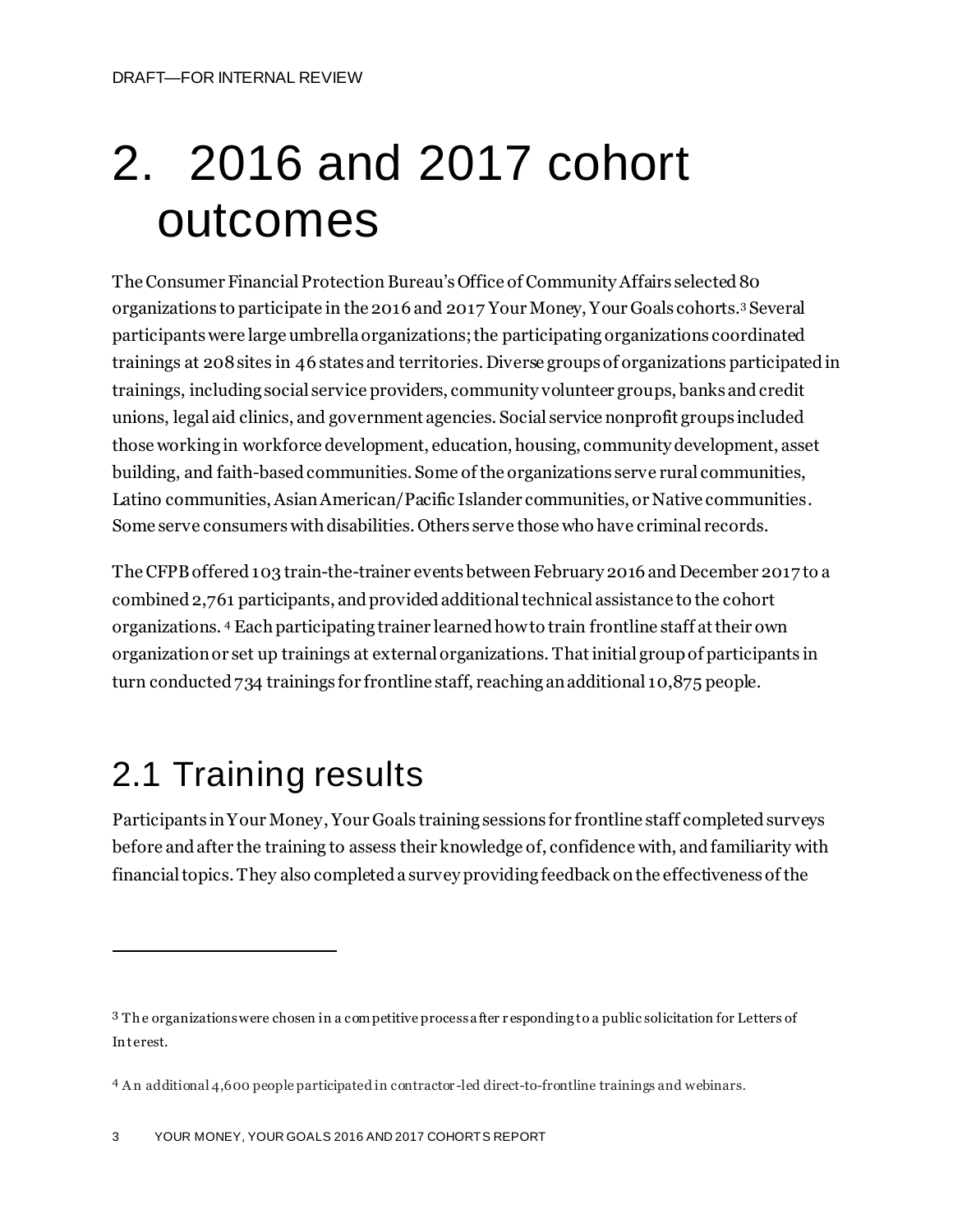training. Some participants received follow-up surveys three months after the training to determine their usage of the Your Money, Your Goals materials and the retention of the confidence gains that resulted from the training. This survey measured the engagement of participants in the training, improvements in their confidence with the material, and which tools they used most often with clients.

### 2.1.1 Effectiveness

95 per cent of participants surveyed right after the training either "strongly agreed" or "agreed" that the training was effective and improved their abilities to serve their clients. A majority also planned to use the toolkit in their work and felt comfortable using the toolkit with the people they serve.

|                                                                                        | <b>Strongly</b><br>Agree | Agree | <b>Disagree</b> | <b>Strongly</b><br><b>Disagree</b> |
|----------------------------------------------------------------------------------------|--------------------------|-------|-----------------|------------------------------------|
| The training was effective. $n = 5,113$                                                | 57%                      | 40%   | 2%              | $< 1\%$                            |
| The toolkit will improve my ability to<br>meet the needs of my clients.<br>$n = 5.250$ | 51%                      | 47%   | 2%              | $< 1\%$                            |
| I feel prepared to use the tools and<br>resources in the toolkit. $n = 5,289$          | 38%                      | 57%   | 4%              | $< 1\%$                            |
| plan to use the tools and<br>resources. $n = 5,280$                                    | 52%                      | 45%   | 2%              | $< 1\%$                            |

| <b>TABLE 1: FEEDBACK ON THE USEFULLNESS OF THE YOUR MONEY, YOUR GOALS TRAINING</b> |  |
|------------------------------------------------------------------------------------|--|

## 2.1.2 Building confidence

A primary goal of Your Money, Your Goals is to increase the knowledge and confidence of trainers and frontline staff in financial concepts and tools*.* Participants of Your Money, Your Goals trainings completed surveys on their financial capability confidence levels. Figure 1 shows the results of these surveys.

Before the training, few participants rated themselves as confident in their abilities to discuss money issues with the people they serve. They reported that they particularly lacked confidence in their abilities to help people manage financial challenges, discuss financial topics, and know where to turn for help. Just 39 percent of participants said that they felt confident providing the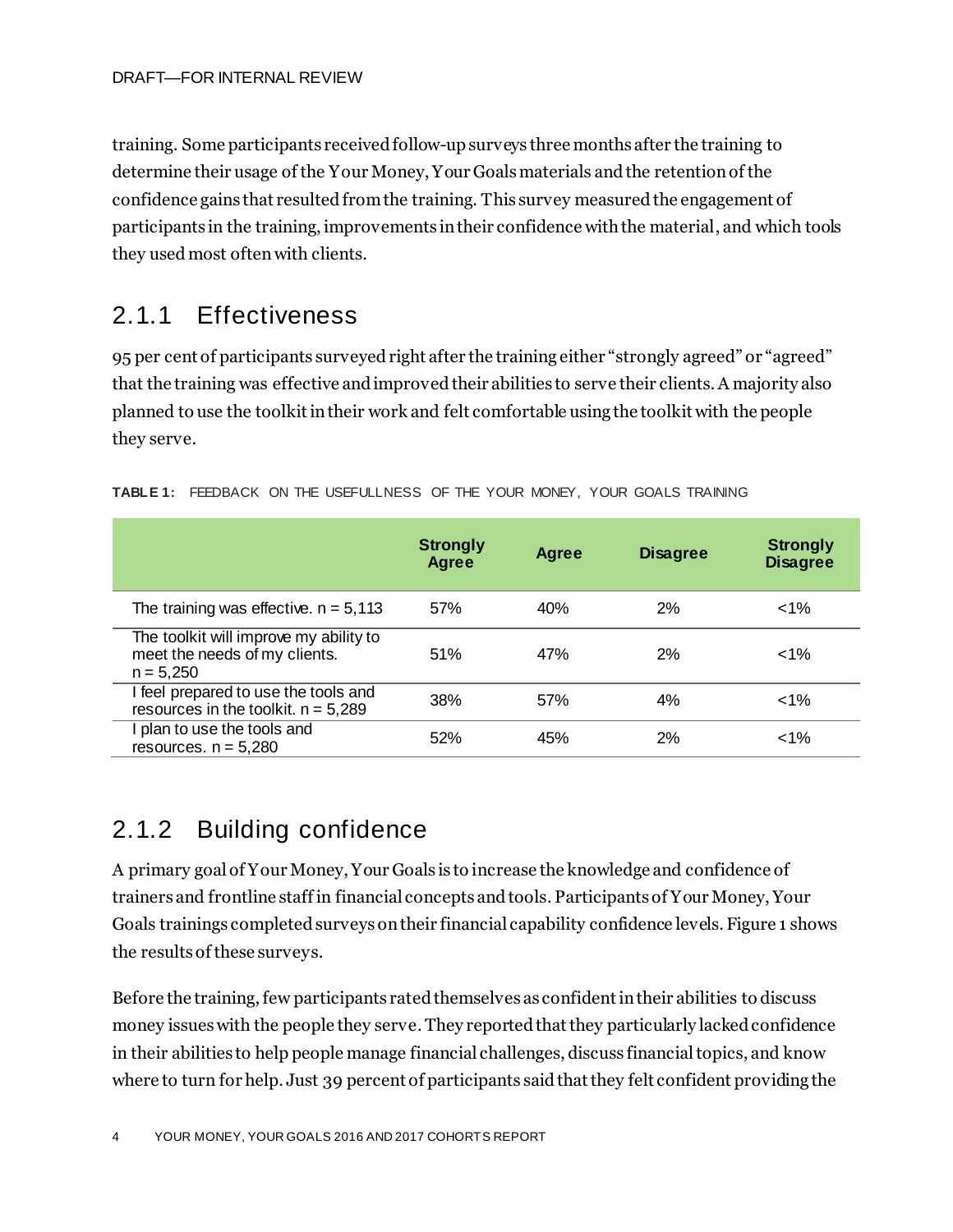#### DRAFT—FOR INTERNAL REVIEW

the right financial content at the right time, in the context of their work with the people they serve. Immediatley after the training, most participants felt confident in their abilities on all nine measures.



#### **FIGURE 1:** PARTICIPA NTS WHO RATED THEMSELV ES AS "VERY CONFIDENT" OR "CONFIDENT", PRE-TRAINING VERSUS POST-TRAINING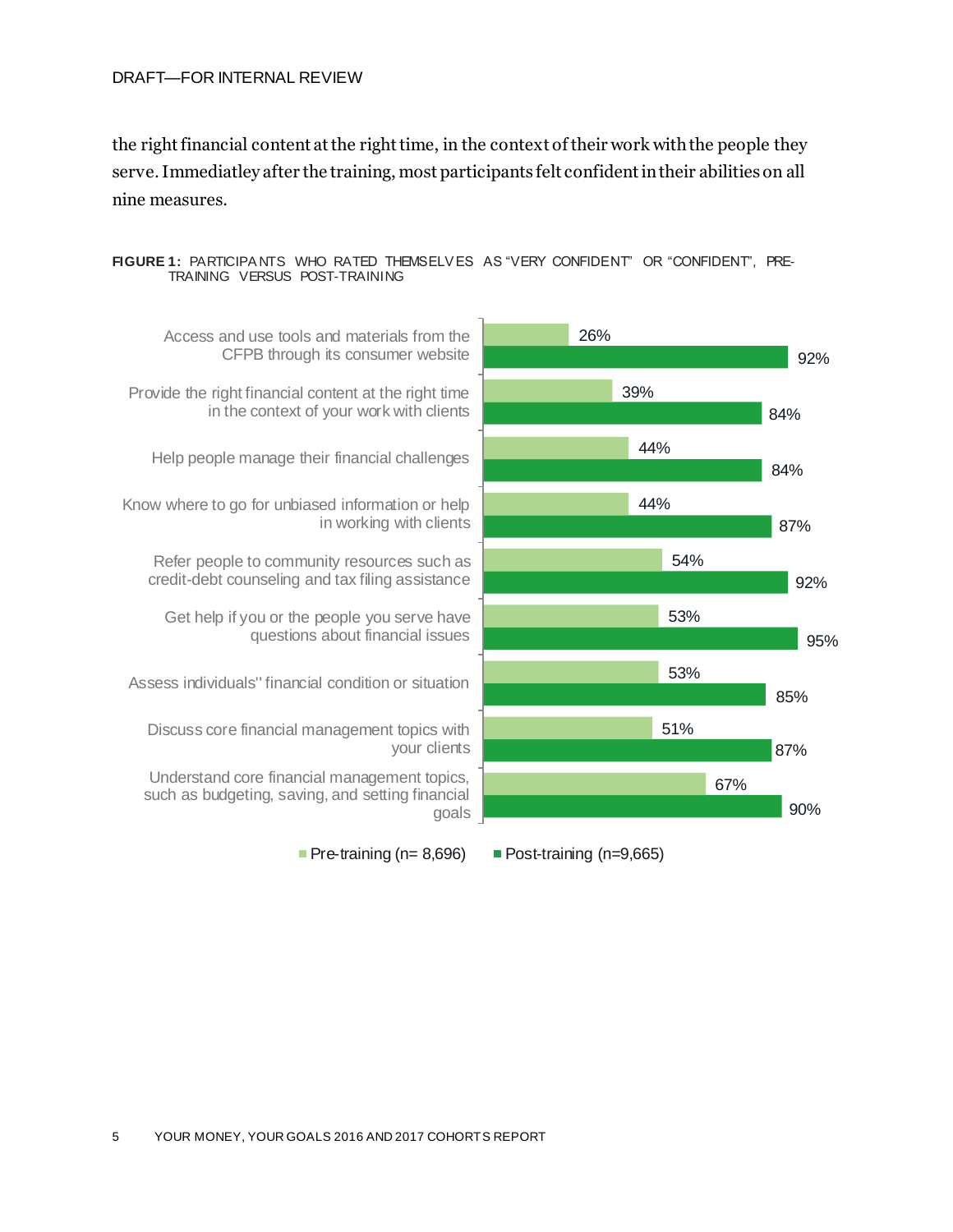## 2.2 Organizational outcomes

The CFPBheard about a variety of positive impacts the training had on the 2016 and 2017 cohort organizations. One of the key themes that emerged was that organizations were adapting the training and toolkit to fit their service delivery models.

## 2.2.1 Building capacity through local networks

Your Money, Your Goals trainings provide an opportunity for nonprofits, government agencies, and private sector groups to network and share ideas. At the trainings, groups can break down silos, strengthen existing relationships, establish new relationships, and develop better understandings of the resources other organizations in their communities provide. The training sessions can also provide a space for organizations to brainstorm ways to tailor the training materials and toolkit to their needs.

For instance, the Illinois Asset Building Group, a project of The Heartland Alliance, reported that the training provided an opportunity for organizations to learn more about the unique services each organization offers, allowing for better referrals. The Legal Aid Society of San Diego conducted outreach to local social service organizations to attend the train-the-trainer event, and at the event they began building a referral network. UnidosUS reported that it strengthened relationships with its affiliates by offering Your Money, Your Goals training at its national conference. <sup>5</sup> Your Money, Your Goals trainings have provided avenues for groups within a community to build relationships, learn and share creative ways to adapt the resources, and create referral networks to provide more comprehensive services for the people they serve

## 2.2.2 Creating community leaders

Your Money, Your Goals has helped cohort organizations build reputations in their communities as leaders in integrating financial capability services. The Community Development Corporation of Brownsville (CDCB), a cohort organization from Texas, engaged in financial empowerment leadership in its community by providing other organizations with trainerswhen they did not

 $\overline{a}$ 

<sup>5</sup> Un idosUS is formerly known a s National Council of La Raza.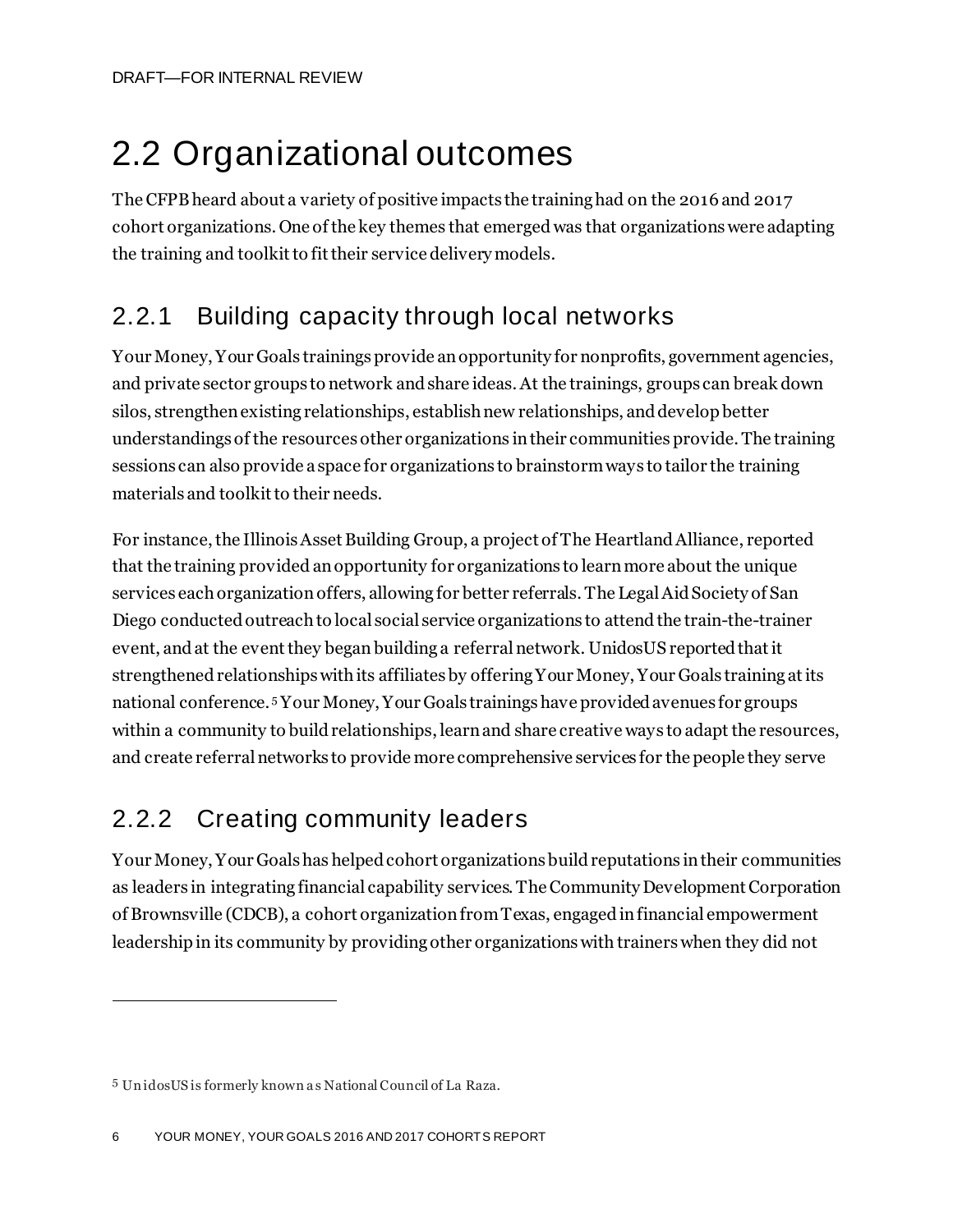have staff to lead workshops. The CFPB heard from several organizations that the relationships formed between groups duringYour Money, Your Goals trainings drove referrals for their other programs. "Your Money, Your Goals formalized the opportunity to engage with other social service providers to reinforce relationships and a cross-referral network," said a CDCB staff member.

After participating in trainings, some groups planned to launch new financial capability initiatives that incorporate Your Money, Your Goals. The CDCB plans to start a financial empowerment coalition with other organizations in the Rio Grande Valley. Wayne Metropolitan Community Action Agency in Michigantrained more than 100 of its employees in Your Money, Your Goals, and a leader of the group reported that the toolkit provides a structure on which to build and sustain its financial empowerment work. One leader at the organization wrote "When [the Your Money, Your Goals trainer] came – that was the tipping point when I thought, if there was a staffing change, this work would keep going." Organizational implementation of Your Money, Your Goals has provided an opportunity to launch new financial empowerment initiatives, build a strong foundation for existing financial capability programming, and open the door for more creative and impactful ways to serve the community.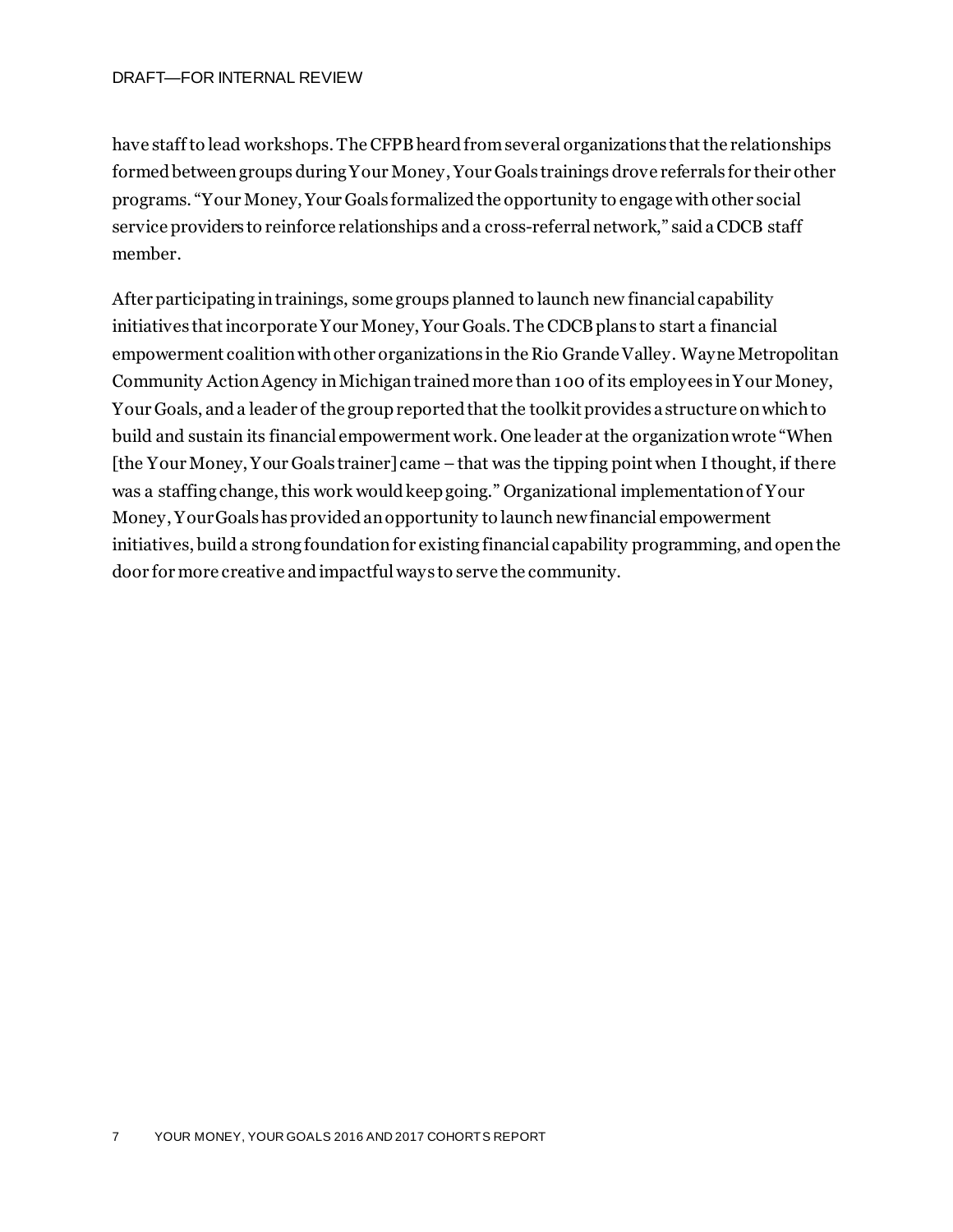# 3. Best practices

The CFPBassisted each cohort organization in tailoring its train-the-trainer event and materials to suit local needs. Each organization developed specialized approaches to the Your Money, Your Goals training, which enabled the CFPBto identify best practices in training and program integration. These best practices offer a few ideas of how the trainings and training materials can be adapted, and show a wide range of possibilities. Each organization is encouraged to develop a plan that works for them.

## 3.1 Training

## 3.1.1 Train-the-trainer and direct-to-frontline trainings

Organizations trained their staff and communities in a variety of ways and were creative in finding the approach that worked best for them. The CFPB held train-the-trainer events with most of the organizations. After attending the events, trainers fromcohort organizationsheld their own trainings with frontline staff. Anadvantage of the train-the-trainer model is that it helps scale the programwithin a community in order to serve more individuals.

Some organizations decided a direct-to-frontline training met their needs better than a trainthe-trainer model. These organizations trained a broad range of their community's service providers in a single training event or held a series of direct-to-frontline webinar trainings.

## 3.1.2 Recruiting trainers

The cohort organizations used a variety of methods to recruit participants for train-the-trainer events. Although some workshops included staff or volunteers from only one organization, most cohort organizations recruited participants from other community groups.

Cohort organizations recruited participants for their train-the-trainer events by reaching out to other local groups, using existing connections, and establishing new contacts. They emphasized benefits to clients and connected the value of the trainings to the outside organization's own goals.Additionally, organizations stressed the personal and professional benefits to frontline staff. Many social service practitioners themselves earnlow wages and may benefit from greater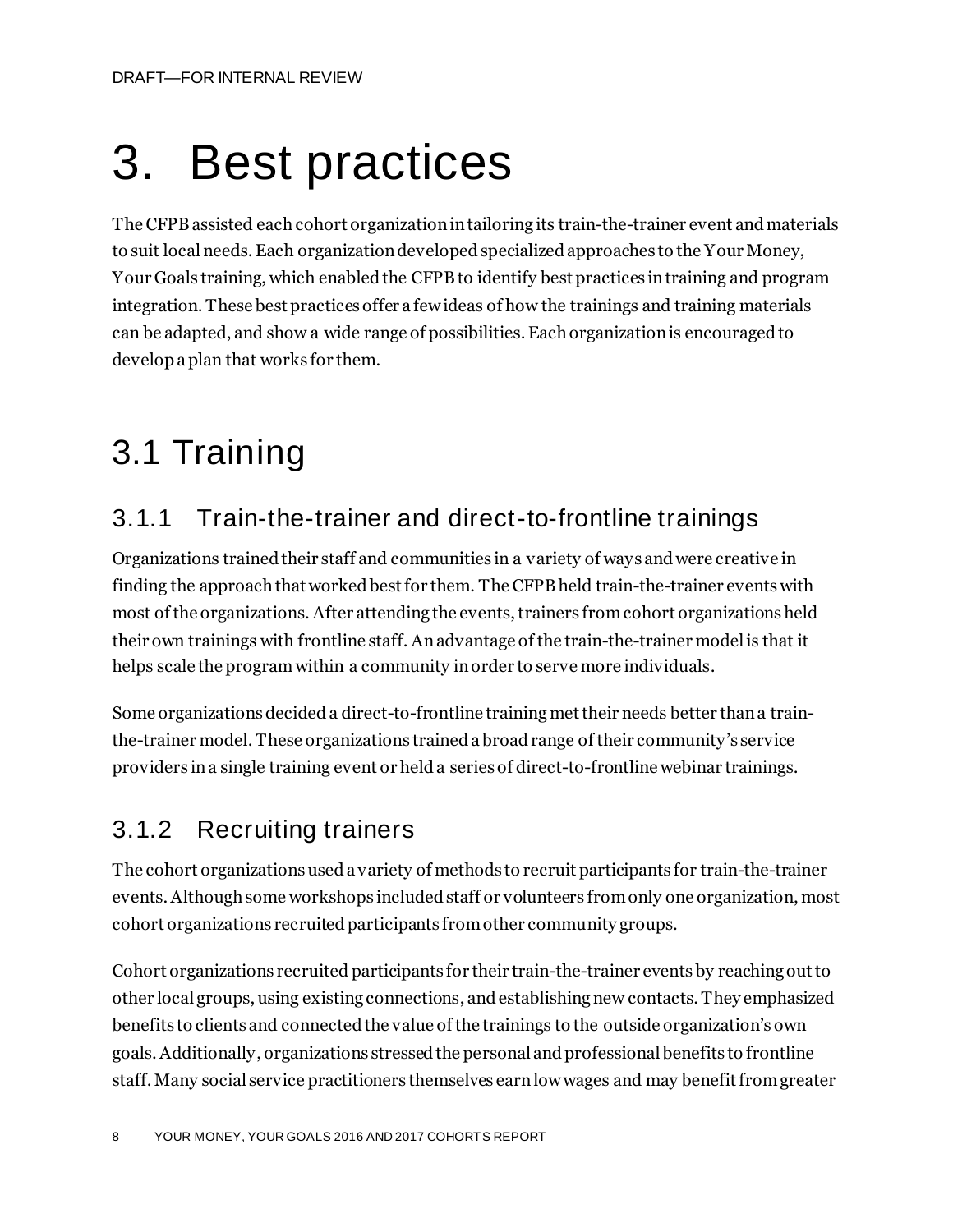#### DRAFT—FOR INTERNAL REVIEW

financial capability training. One staff member of The WorkPlace, a workforce development organization in Southwestern Connecticut, said, "Many nonprofit [practitioners] are struggling. In some cases, housing counselors are in the same position as the customer. This is an opportunity for organizations to elevate their frontline staff and give them the tools [they need]."

Some groups had success promoting their trainings through print media, social media, or radio. The Hispanic Access Foundation (HAF) promoted its webinar on Spanish-language radio and Facebook and had a high turnout for its web-based training, includingmore than 80 pastors and faith-based leaders.

A common problem across trainings was last-minute cancellations or no-shows among prospective participants. Some groups successfully combatted this challenge by developing methods to ensure high turnout at their events. Rather thansimply promoting the event and hoping for a good turnout, Opportunity Alliance Nevada asked for early commitments from organizations and their designated participants. This advance commitment seemed to discourage last-minute cancellations. Another method to increase turnout was coordinating trainings with events such as national conferences or ongoing education trainings. At its national conference, UnidosUS required affiliate organizations to apply to attend the train-thetrainer event and selected participants based on their capacity to bring Your Money, Your Goals to large numbers of frontline staff. This selection process emphasizedthe importance of the training and ensured commitment from participants.

### 3.1.3 Increasing trainer confidence and ability

Coming into the trainings, some trainers had limited knowledge of financial topics or little experience with public speaking. Cohort organizations developed additional resources and trainings to reinforce trainers' knowledge and skills. These practices helped improve trainers' confidence, facility with the information, and their presentation skills.

#### Supplementary trainings

To increase trainers' confidence and knowledge, some organizations held follow-up trainings to reinforce Your Money, Your Goals concepts. Metropolitan Family Service, a social service organization in Oregon, implemented three follow-up webinars for trainers with limited experience. These webinars discussed money management topics and facilitating trainings that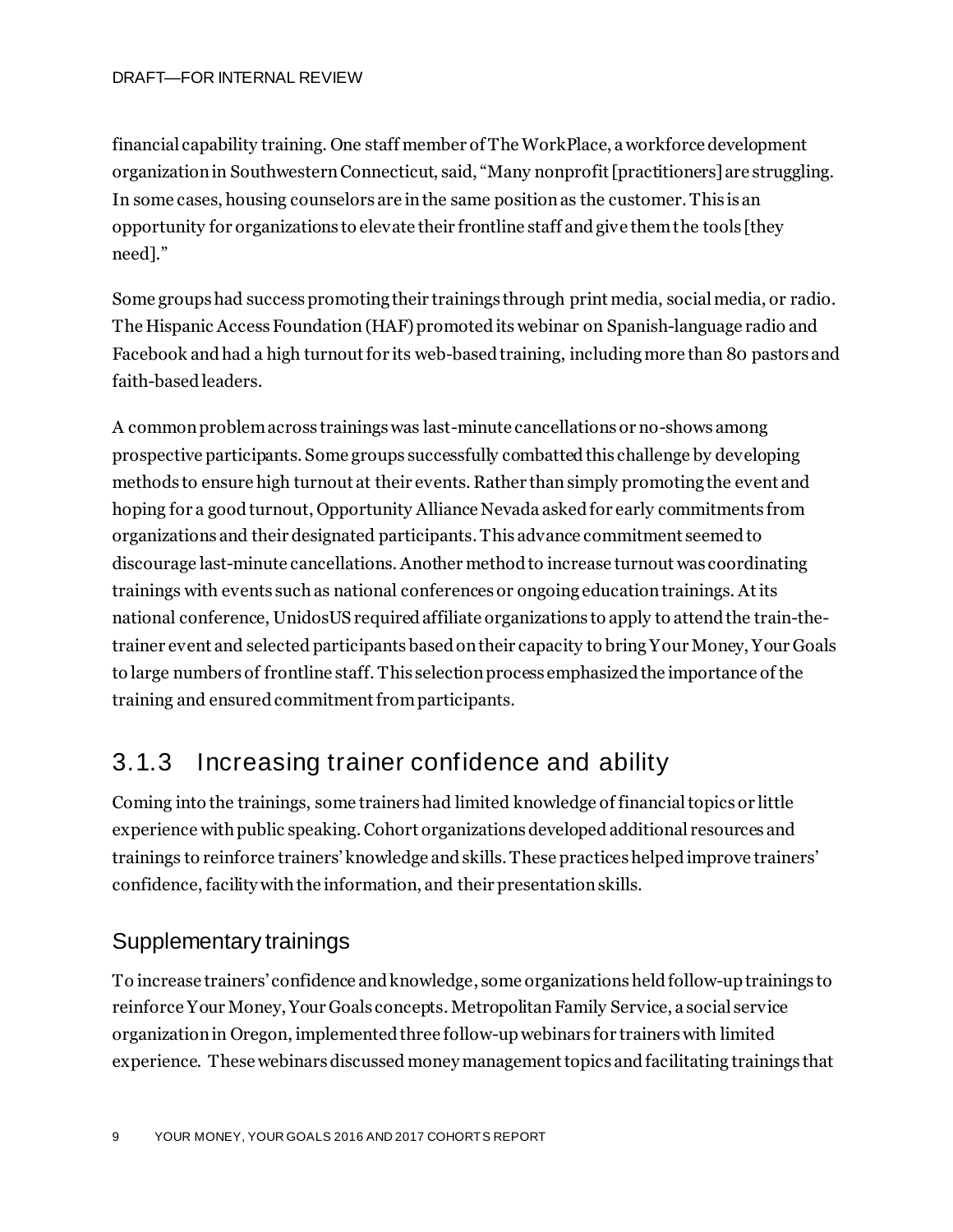#### DRAFT—FOR INTERNAL REVIEW

emphasized teaching methods and toolkit content. YWCA of Metropolitan Chicago held an indepth follow-on training to reinforce key messages and help participants prepare to train staff in their respective departments.

Holding an orientation session in advance of the training can establish familiarity with the toolkit. UnidosUS, which held a train-the-trainer event at its national conference, provided an orientation webinar before the meeting in order to prepare trainers for the structure of the event and set expectations.

#### Practice presentations

Participants from some groups had opportunities to shadow other trainers and practice their own presentation skills before leading trainings on their own. ASIAN, Inc., a social service organization serving the Asian American and Pacific Islander community in San Francisco, hired a trainer to deliver its first direct-to-frontline trainings. The ASIAN, Inc.trainers observed the training in order to develop their familiarity with the material and the questions that might arise. The New York City Administration for Children's Services held two practice sessions for trainers so they could deliver presentations before going to frontline practitioners. Practice presentations help develop trainers' confidence and give them the opportunity to rehearse.

#### Opening communication between trainers

Creating spaces for trainers to communicate after the events helped build a sense of camaraderie and gave them a place to seek guidance from peers. The Jim Casey Youth Opportunities Initiative, an organization with a national reach that works with young people who are in or transitioning from foster care, created an email listserv for trainers to ask questions and support each other. Web-based forums such as Facebook groups provided channels for trainers to communicate. The Jim Casey Youth Opportunities Initiative held additional webinars for trainers to discuss experiences and strategies. A similar effort by the Community Action Partnership brought together trainers from community action agencies throughout the country on a monthly basis. These forums enabled trainers to consult each other with tips and best practices.

A group of Your Money, Your Goals trainers from six Oregon organizations have formed a trainers' learning community to help training facilitators hone their skills and learn from each other's experiences. The group held a two-day retreat withindividual participants delivering a portion of training content and sharing its relevance to their work.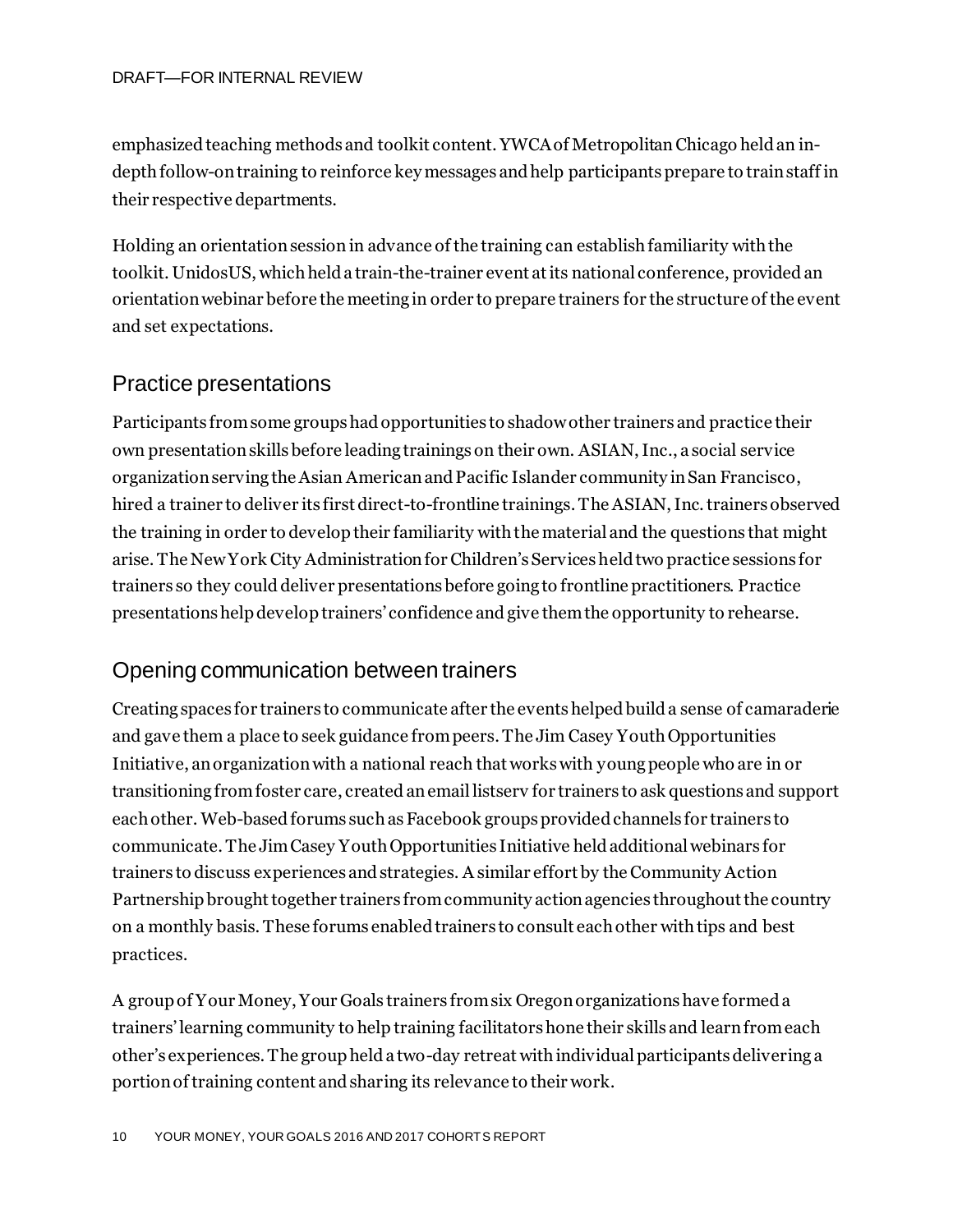## 3.1.4 Specialized trainings

The training needs of organizations vary based on the needs of the people they serve and their frontline staff. Some participants have pre-existing expertise in certain topics but need more emphasis on other subjects. The modular format of Your Money, Your Goals makes it easy for organizations to choose the topic areas that they focus on. The various formats of Your Money, Your Goals trainings demonstrate several best practices for adaptability.

### Determining staff needs

Your Money, Your Goals gave cohort organizations the flexibility to tailor the presentations to meet their needs. The Vermont Office of Economic Opportunity, Economic Services Division, surveyed staff and found the most interest and need was in the introductory module and the modules specific to income, expenses, and cash flow. The group then developed an agenda and streamlined the slide deck to meet these needs. The divisionalso added the slide deck to its training for new staff.

Greater Boston Legal Services (GBLS) surveyed staff after their initial Your Money, Your Goals training and learned that they wanted more in-depth information on certain topics. Based on survey results from staff and partner organizations, GBLS held multiple follow-on trainings focused on credit reports and scores, debt management and reduction, and general money management. By determining staff needs, organizations tailored the Your Money, Your Goals resources to present only the most relevant information.

### Accommodating different learning styles

Because of the variety of organizations using Your Money, Your Goals, some groups found it useful to adapt the materials according to their participants' training preferences.Indiana Legal Services noted that its legal professionals prefer learning in a fast-paced environment, so it streamlined the slide deck for a more tailored training. The Food Bank for New York City held training workshops at partner organizations for groups made up of staff and clients. This set-up gave service providers a better idea of the tools and topics that clients respond to and how best to address those topics with their clients.

Other organizations have used small group work to facilitate a variety of learning styles and training needs. Wayne Metropolitan Community Action Agency (WMCAA) used the toolkit's Financial Empowerment Self-Assessment tool to better understand staff's needs in frontline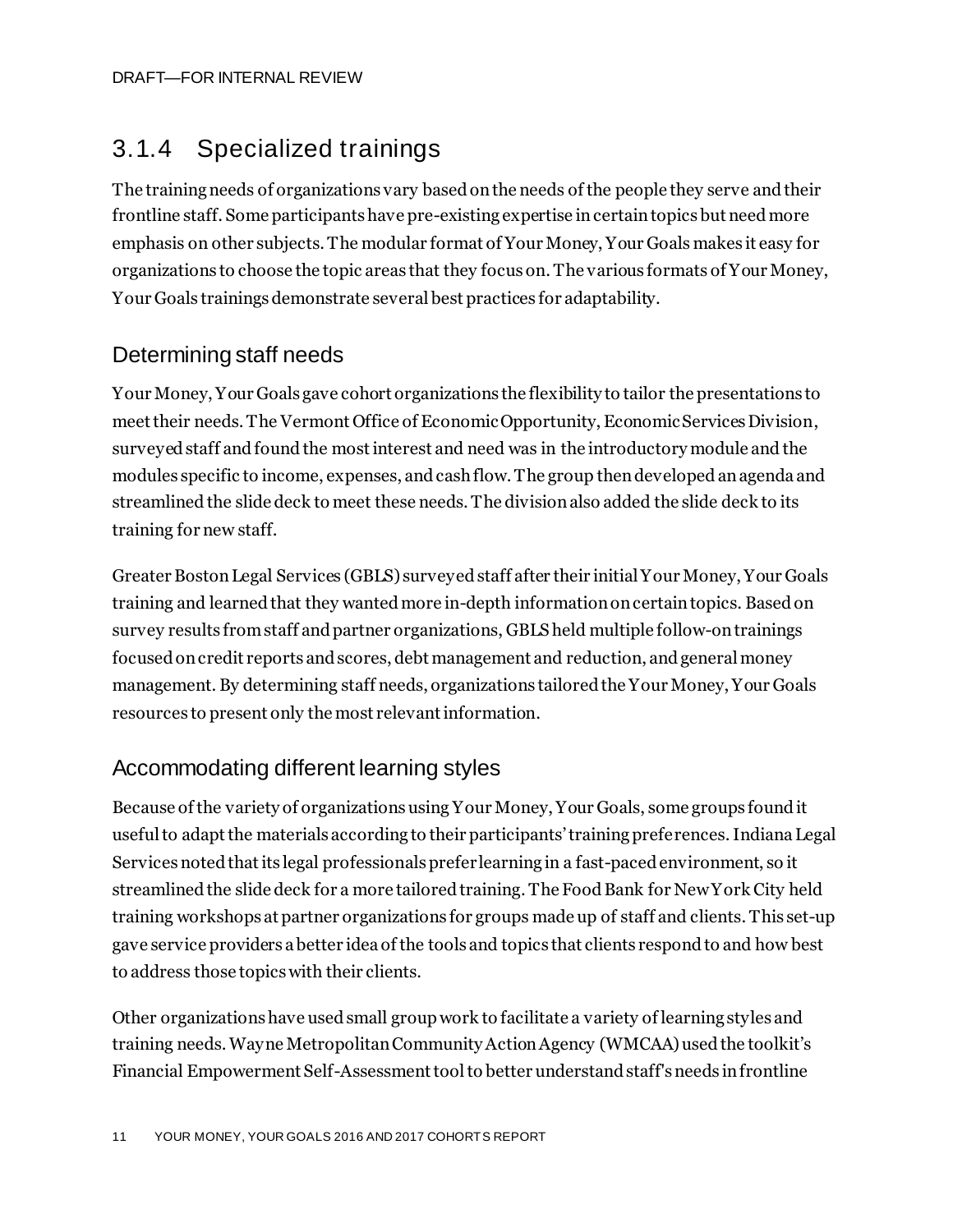training. WMCAA divided staff into subgroups at the training in order to ensure the material covered was relevant to the needs of each trainer. Tactics such as tailoring the presentation to the learning needs of the group or dividing into small groups can better facilitate learning among participants.

### Serving Spanish-speaking communities

Your Money, Your Goals is available as a Spanish language toolkit called Su Dinero, Sus Metas. Some organizations that serve Spanish-speaking clients have used both the English and Spanish toolkits at their trainings. UnidosUS covered bothYour Money, Your Goals and Su Dinero, Sus Metas at its national training and allowed trainers to select English or Spanish group work. The training introduced a broad spectrum of CFPBresources for Spanish-speaking populations and used culturally relevant examples, such as saving for a *quinceañera* or a baptism. At the training, the toolkit provided a launching point for a conversation about intersections between Latino culture and financial empowerment.

#### **Webinars**

A number of groups scheduled webinars in order to reduce travel needs for their participants and reach a wider audience across distant, rural networks. Rural Dynamics, which works across Idaho and Montana, found that web-based trainings for its frontline practitioners helped increase its reach while saving on travel time and costs. Establishing gathering spaces for some participants to view the webinar together can increase engagement with the materials. The Indiana Assets and Opportunity Network and Indiana Legal Services held webinars in three locations in order to blend the web-based and in-person experience. The participants were able to engage in group exercises that would not be performed inmore traditional webinars. WMCAA held follow-up webinars for its subgroups based on the skills needed for the specific populations they serve.

## 3.2 Integration

After staff attended train-the-trainer events, the Your Money, Your Goals cohort organizations began to incorporate the financial empowerment materials into their programming. The organizations found ways to integrate the materials in client-facing programs. Organizations with the most success in integration focused on training frontline staff to use the Your Money,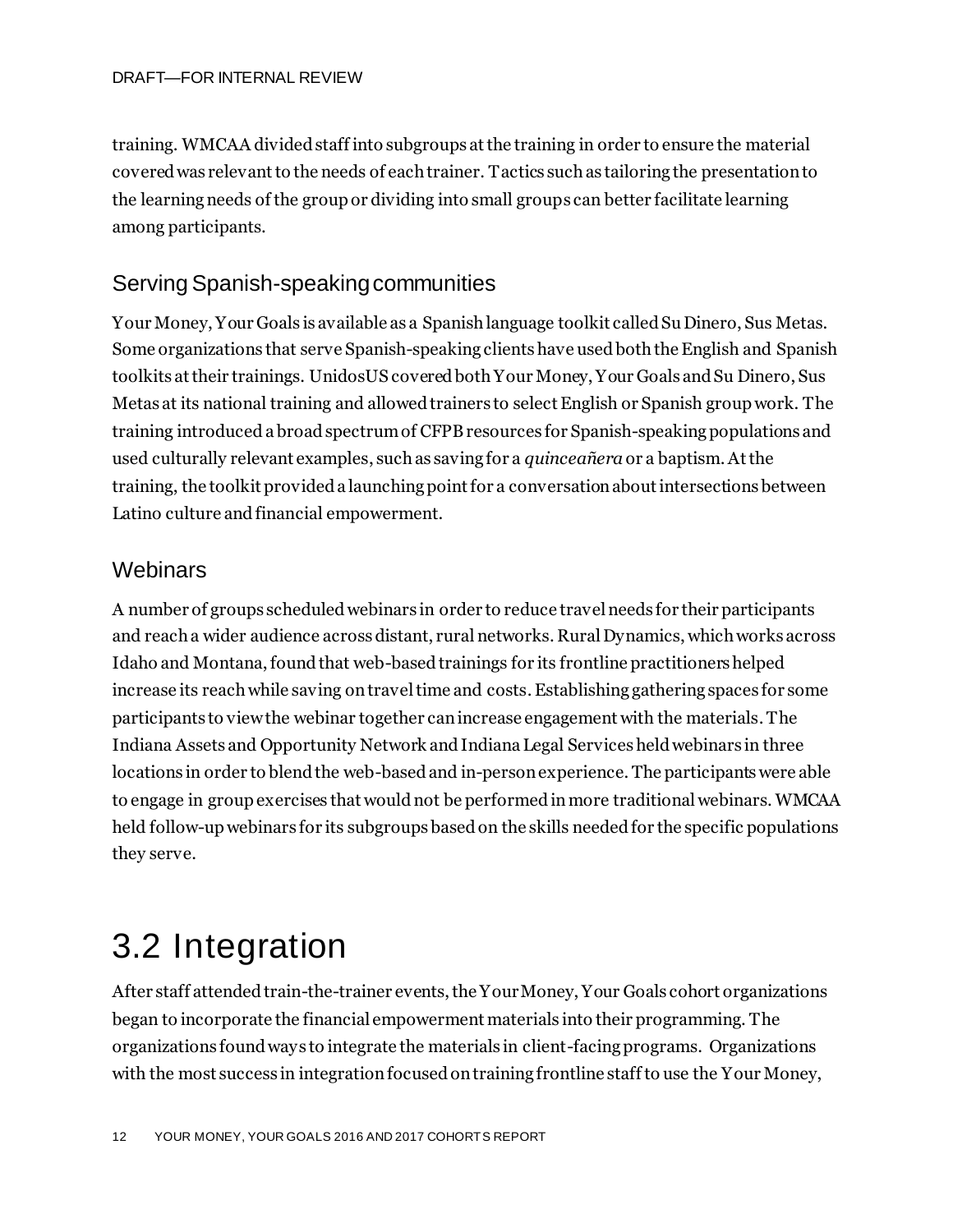Your Goals tools and resources with the people they serve. These best practices helped cohort organizations with recruitment and promotion of their new capacity as financial empowerment trainers.

### 3.2.1 Increasing outreach and frontline trainings

After trainers go through Your Money, Your Goals train-the-trainer events, they plan workshops or other events for frontline staff within their organization or other local groups. Cohort organizations developed a variety of methods to encourage train-the-trainer participants to follow through on holding these trainings.

#### Ensuring commitment and follow-through

In order to encourage participants to follow through with conducting trainings for frontline staff, cohort organizations set expectations early for trainers. Opportunity Alliance Nevada asked its trainers to commit to training at least five people each. This provided a feasible baseline target for the organization based on the cohort timeframe. The group followed up with trainers by sending email reminders of their commitments. Catholic Charities of Northeast Kansas had participants brainstorm names of coworkers or organizations they could train while at the training event. The train-the-trainer model was most successful when trainers committed to holding additional trainings early in the process.

#### Building financial capability networks

In order to recruit groups to train, trainers leverage their existing relationships with other organizations. United Way of New Haven (UWNH)began offering Your Money, Your Goals trainings to its funded agencies. UWNH reportedthat these trainings were very popular and sometimes even had waitlists. "I never expected the trainings to catch on like wildfire," the implementation leader said. New York City Administration for Children's Services (ACS) surveyed its social service provider network and found that respondents were very interested in financial empowerment. ACS then worked with the Department of Homeless Services to spread the trainings to funded agencies, which marked a new collaboration between them. Other organizations have also established new relationships with groups in the community by offering Your Money, Your Goals trainings to partners. For example, Alaska Legal Services Corporation recently trained 120 Coast Guard servicemembers in the toolkit.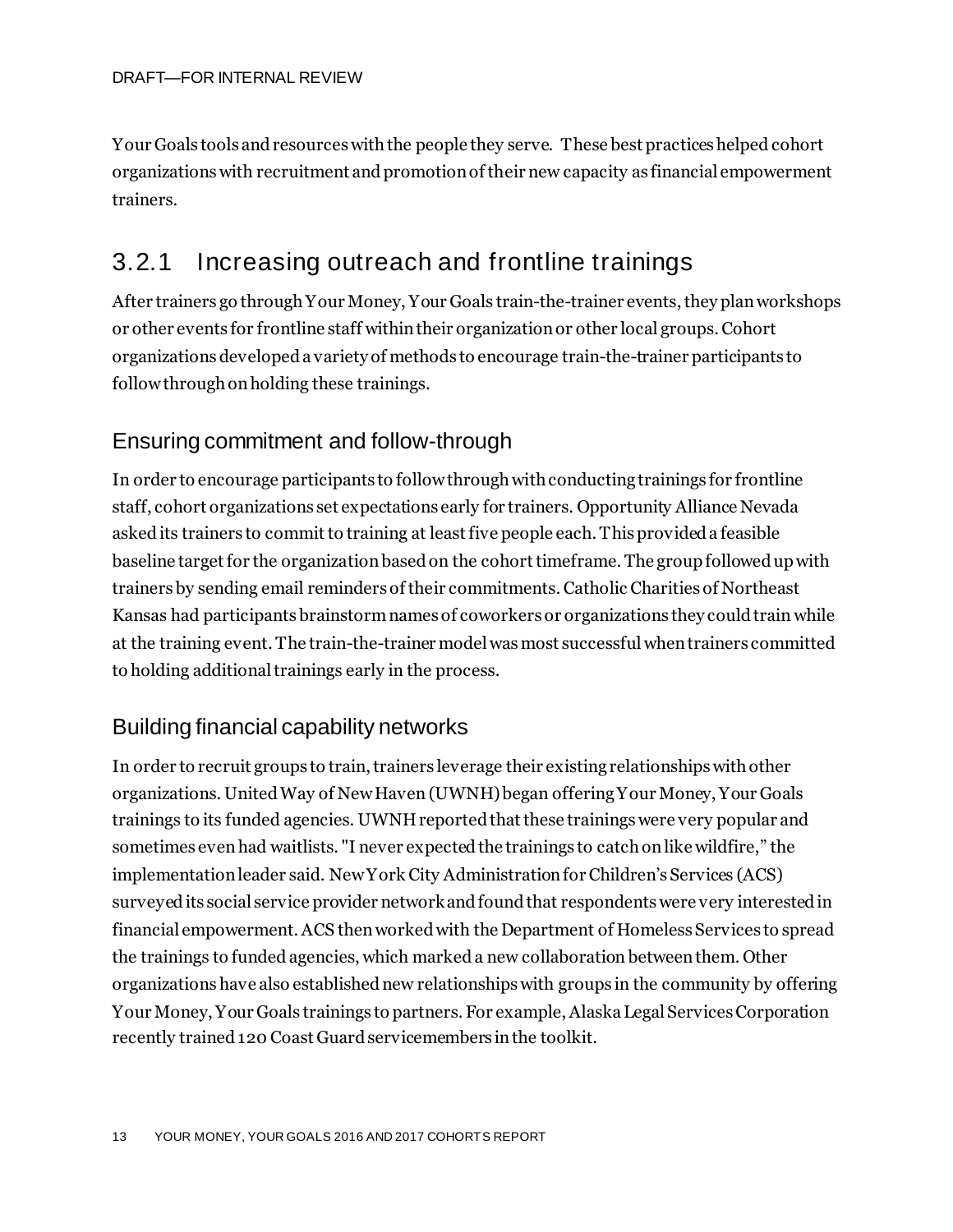### 3.2.2 Increasing internal capacity

Cohort organizations participatedin the Your Money, Your Goals training to incorporate financial capacity into the services they provide. The WorkPlace wanted to implement Your Money, Your Goals to ensure area residents had "no wrong door" to financial capability assistance. WorkPlace staff members reported that they wanted to invite other organizations to participate in the training so they could all contribute to the effort to integrate financial empowerment rather than relying on other organizations to take the lead.

When a social service organization adopts Your Money, Your Goals across its programs, it may ensure consistent, high-quality tools and information across the organization. The Community Development Corporation of Brownsville offers a variety of services in its *La Puerta* program, including housing counseling, free tax preparation, and financial coaching. By integrating Your Money, Your Goals and Su Dinero, Sus Metas as a cornerstone of the *La Puerta* program, the group standardized the information it offers to its clients.

To facilitate broad implementation of financial counseling by local vocational rehabilitation agencies, the Virginia Department for Aging and Rehabilitative Services added a "financial health assessment" to its roster of services. This assessment aligns with the modules in the Your Money, Your Goals toolkit, pointing counselors to specific tools and information when clients have questions or challenges.

One method of encouraging trainings across an organization is to integrate the Your Money, Your Goals trainings into pre-existing training sessions. Organizations reported success incorporating the Your Money, Your Goals trainings into all-staff meetings, weekly lunch talks, or Volunteer Income Tax Assistance (VITA) trainings. Metropolitan Family Service dedicated 90 minutes of its annual all-staff meeting to Your Money, Your Goals. Catholic Charities of Northeast Kansas holds weekly "Lunch and Learn" meetings for frontline staff, and has incorporated skills from Your Money, Your Goals into the trainings. It also incorporated Your Money, Your Goals into new hire trainings and other regular meetings.

The City and County of Denver Department of Human Services (Denver DHS) has taken training integration one step further. To encourage and remind staff to utilize Your Money, Your Goals tools and information with clients, Denver DHS has added Your Money, Your Goals to its staff continuing education training schedule and reports that it trains colleagues on it at least every six months.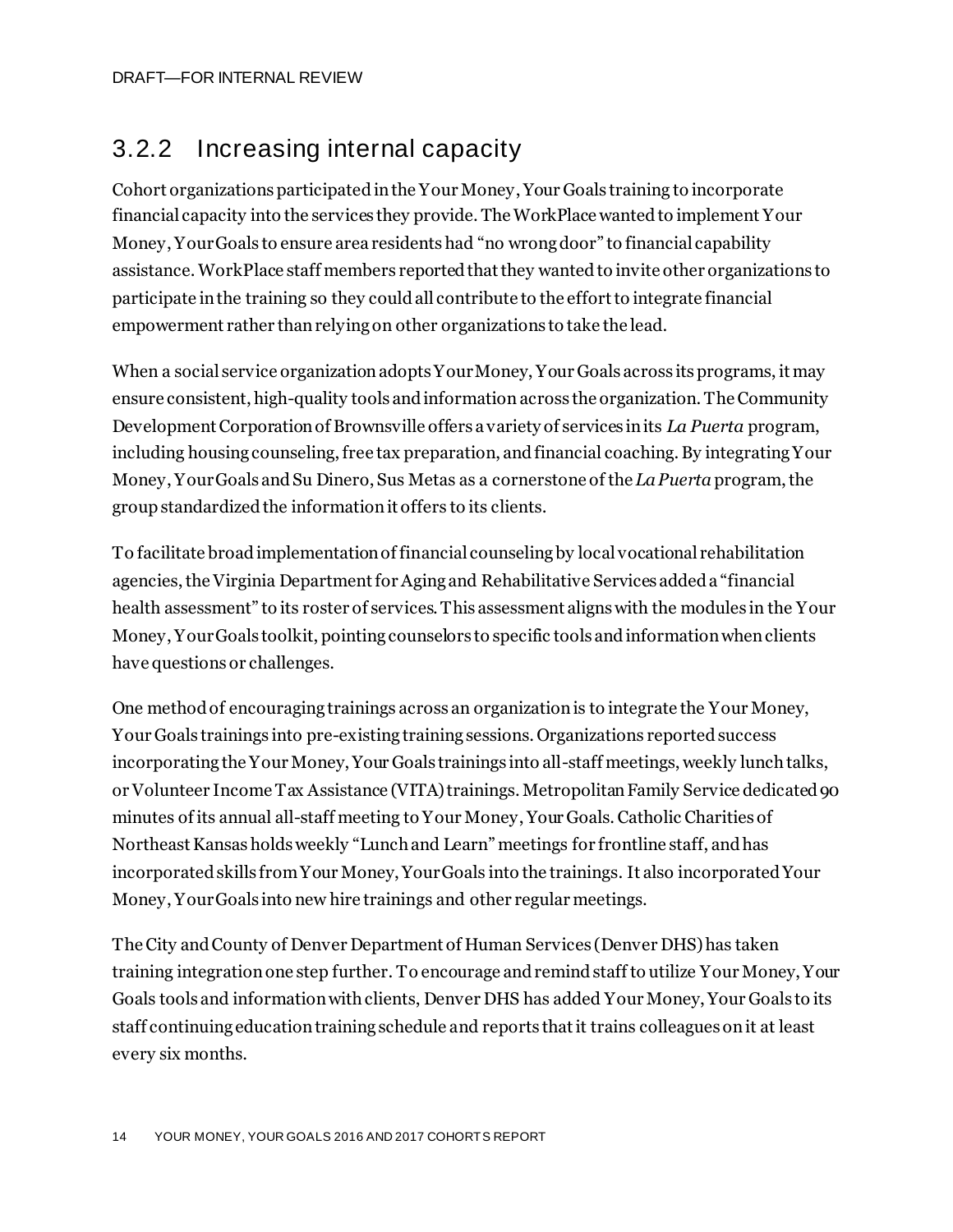## 3.2.3 Expanding reach to new audiences

Several organizations adapted Your Money, Your Goals to fit the needs of new audiences. New York City Administration for Children's Services used the toolkit in its Summer Youth Employment Program. The Administration found the best way to reach their audience was to adapt the program into shorter mini-trainings. HAF is fundraising to create new financial empowerment programs for college and graduate students. HAF is using Your Money, Your Goals to train its summer interns, who are placed in the National Park Service, the U.S. Fish and Wildlife Service, U.S. Forest Service, and the National Credit Union Administration.

Alabama Credit Union (ACU), a partner of the Alabama Asset Building Coalition, serves several rural and disadvantaged areas of Alabama. ACU launcheda financial literacy programfor members and employees, delivered through its network of 27 branches and its online portal. Your Money, Your Goals content was integrated into their "Money Know-How Series," which is held for employer groups that are part of the credit union's membership as well as the community at large.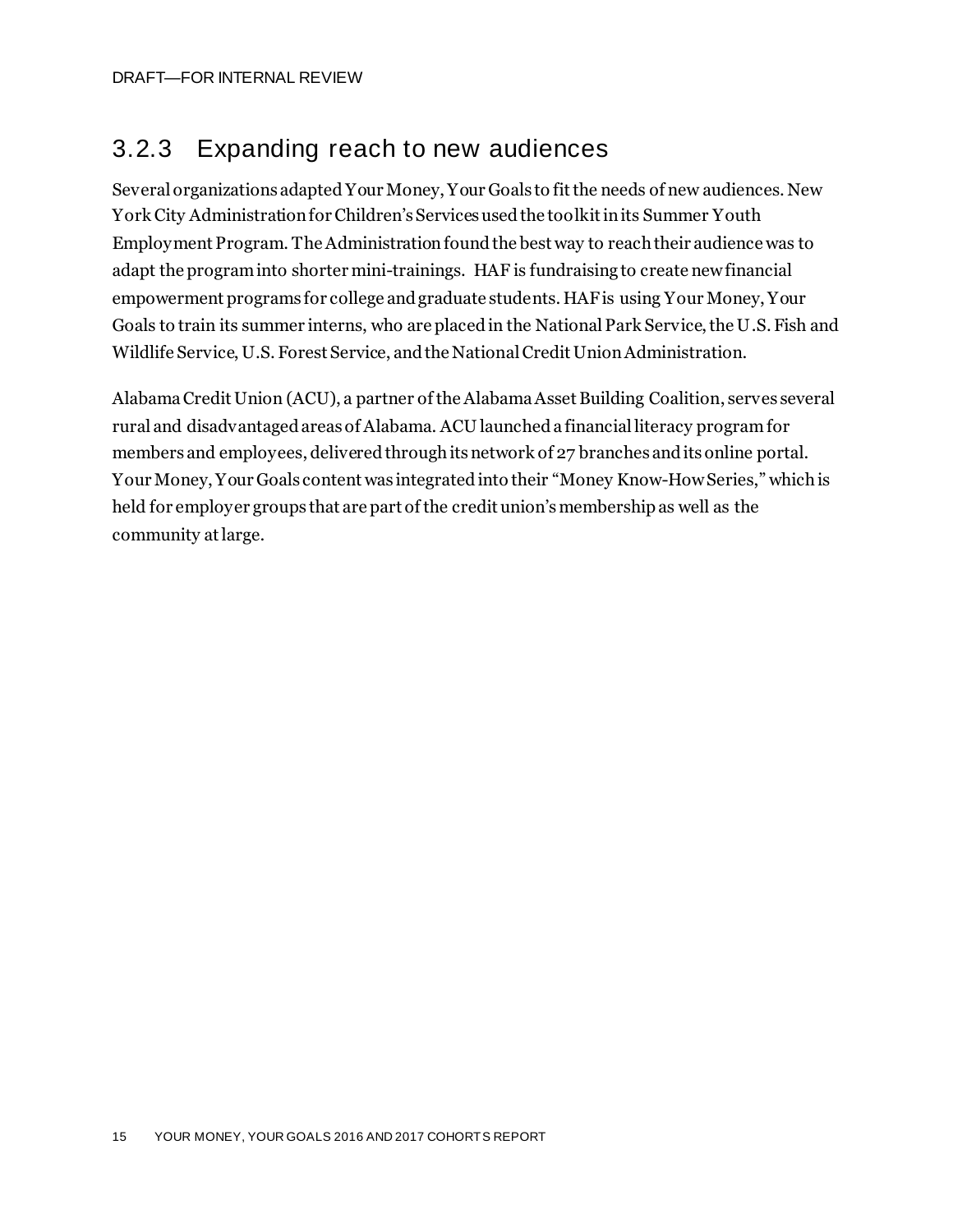## 4. New materials

The past Your Money, Your Goals cohorts have demonstrated the adaptability and flexibility of the toolkit and training model, and ultimately improved financial capability services in communities across the country. Your Money, Your Goals has evolved to meet the wide-ranging needs of frontline staff and volunteers and the people they serve. With each additional cohort and passing year, the CFPB expands financial empowerment resources for organizations to use with the people they serve.

In addition to the toolkit, implementation guide, and training presentations, the CFPB has developed a suite of user-friendly Your Money, Your Goals materials that allows practitioners more flexibility when having conversations about money:

- [Issue-focused booklets](https://www.consumerfinance.gov/practitioner-resources/your-money-your-goals/issue-focused-tools/) small, colorful, and easy-to-use collections of tools that practitioners can use with clients to address a specific financial challenge. For example, *Behind on bills?* helps identify spending, income, and financial obligations. The *Debt getting in your way?* booklet helps consumers understand debt, including how to consider their debt load and how to respond to debt collectors. *Want credit to work for you?*, the newest booklet, helps people understand their credit report, fix errors, and learn habits for keeping a good credit history.
- Companion guides supplement the toolkit and help practitioners address the particular needs and challenges of specific populations, includin[g Focus on Reentry](https://s3.amazonaws.com/files.consumerfinance.gov/f/documents/201703_YMYG_Focus-on-Reentry.pdf)[, Focus on](http://files.consumerfinance.gov/f/201611_cfpb_YMYG_Native-Communities.pdf)  [Native Communities,](http://files.consumerfinance.gov/f/201611_cfpb_YMYG_Native-Communities.pdf) an[d Focus on People with Disabilities.](https://www.consumerfinance.gov/documents/5306/cfpb_ymyg_focus-on-people-with-disabilities.pdf)
- $\bullet$  [Online access to individual tools](mailto:https://www.consumerfinance.gov/practitioner-resources/your-money-your-goals/toolkit/) tools from the ttolkit and all three of the companion guides are now available as individual dynamic files. Each tool can be downloaded separately, filled out electronically, and saved in a PDF format. Fields in tools autocalculate, to make tracking spending, income, and cash flow simpler to do. This makes it easier for practitioners to share relevant information with the people they serve and makes the tools accessible to a greater number of people.

In addition, a series of "Spotlight" webinars have provided practitioners with more information on topics including cash flow, debt, credit, identity theft, prepaid cards, and issues facing older adults. A recently launched Your Money, Your Goals newsletter shares implementation tips, emerging trends, success stories, and new content with recipients.